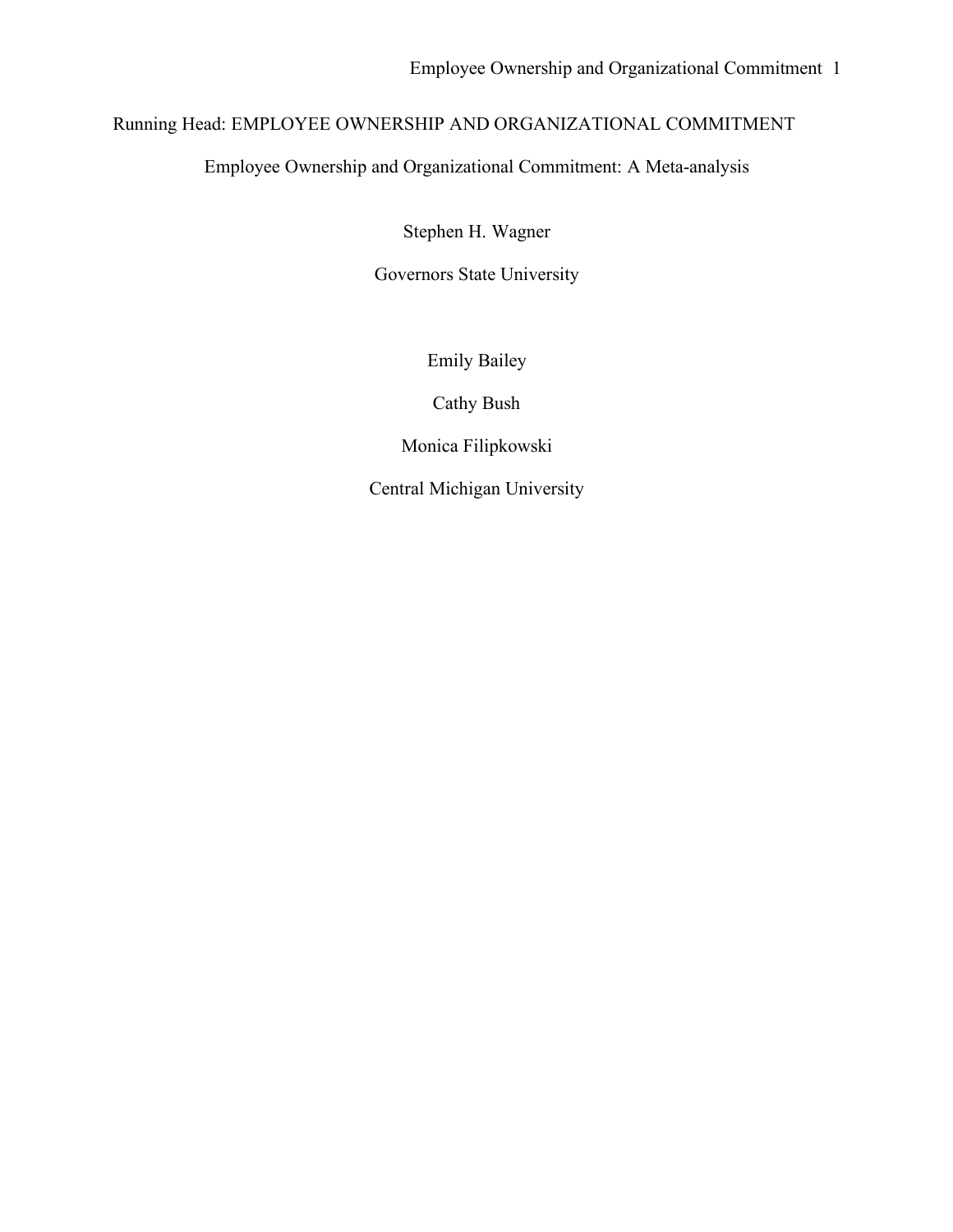## ABSTRACT

A meta-analysis of thirteen studies found a small, positive relationship between employee ownership and organizational commitment. The high degree of variability in this correlation, even after controlling for artifacts, suggests that it is situation specific. The relationship between employee ownership and organizational commitment was moderated by type of ownership plan, size of the organization, unionization, measurement of employee ownership, and sampling single or multiple organizations.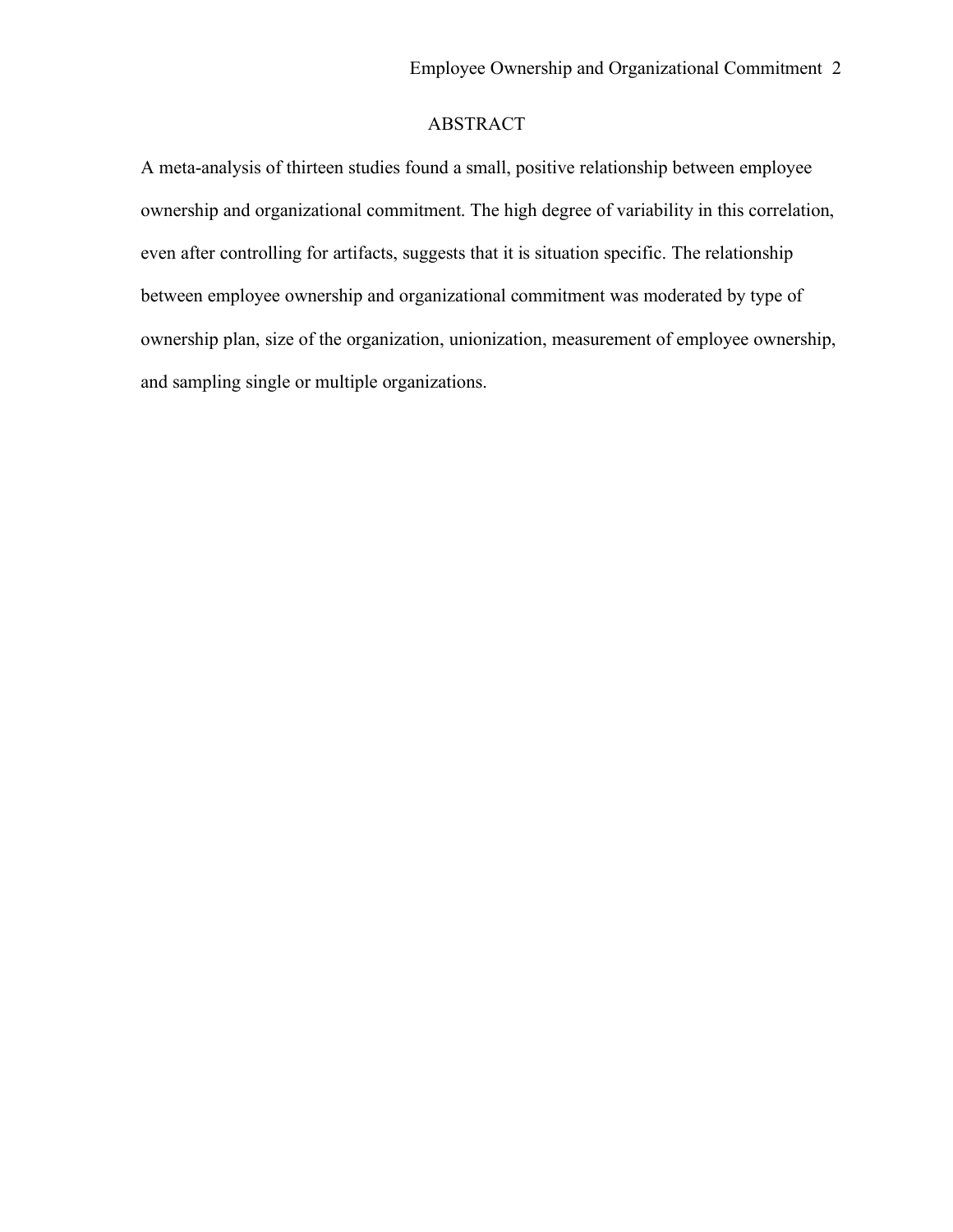#### *Employee Ownership and Organizational Commitment: A Meta-Analysis*

Employee ownership gained wide popularity during the 1970's and 1980's, with a resurgence occurring in today's workplace. As of 2002, there were 13,200 employee ownership plans in the United States with an estimated value of \$560 billion and 20 million participants (National Center of Employee Ownership, 2003). Employee ownership initiatives have been instituted for a variety of reasons, including employee benefits, incentive, tax advantages, philosophical commitment to ownership, and avoiding a shut-down (Rosen, Klein, & Young, 1986). Regardless of the reason for implementation, it is widely believed that employee ownership will result in a workforce that has a heightened commitment to the organization. Research on the relationship between employee ownership and organizational commitment has produced a wide range of results, some studies suggesting that there is no relationship and others suggesting the relationship is indeed positive. The variation of results suggests that the relationship between employee ownership and organizational commitment warrants metaanalytic examination to gain better understanding of this relationship and to potentially identify moderating variables that explain the range of observed correlations.

Agency theory provides a rational for the hypothesis of a positive relationship between employee ownership and organizational commitment. This theory suggests business owners and employees have goals that are at odds and as a result, decisions and actions by employees may not be consistent with the perceived best interest of the owners (Eisenhardt, 1989). The problem posed by this situation leads business managers to utilize monitoring and decision control processes to promote the interests of business owners. It has been proposed that employee ownership can also serve to reconcile the disparate goals of business owners and employees (Duncan, 2001). In essence, it is believed that the interests of stockholders and employees are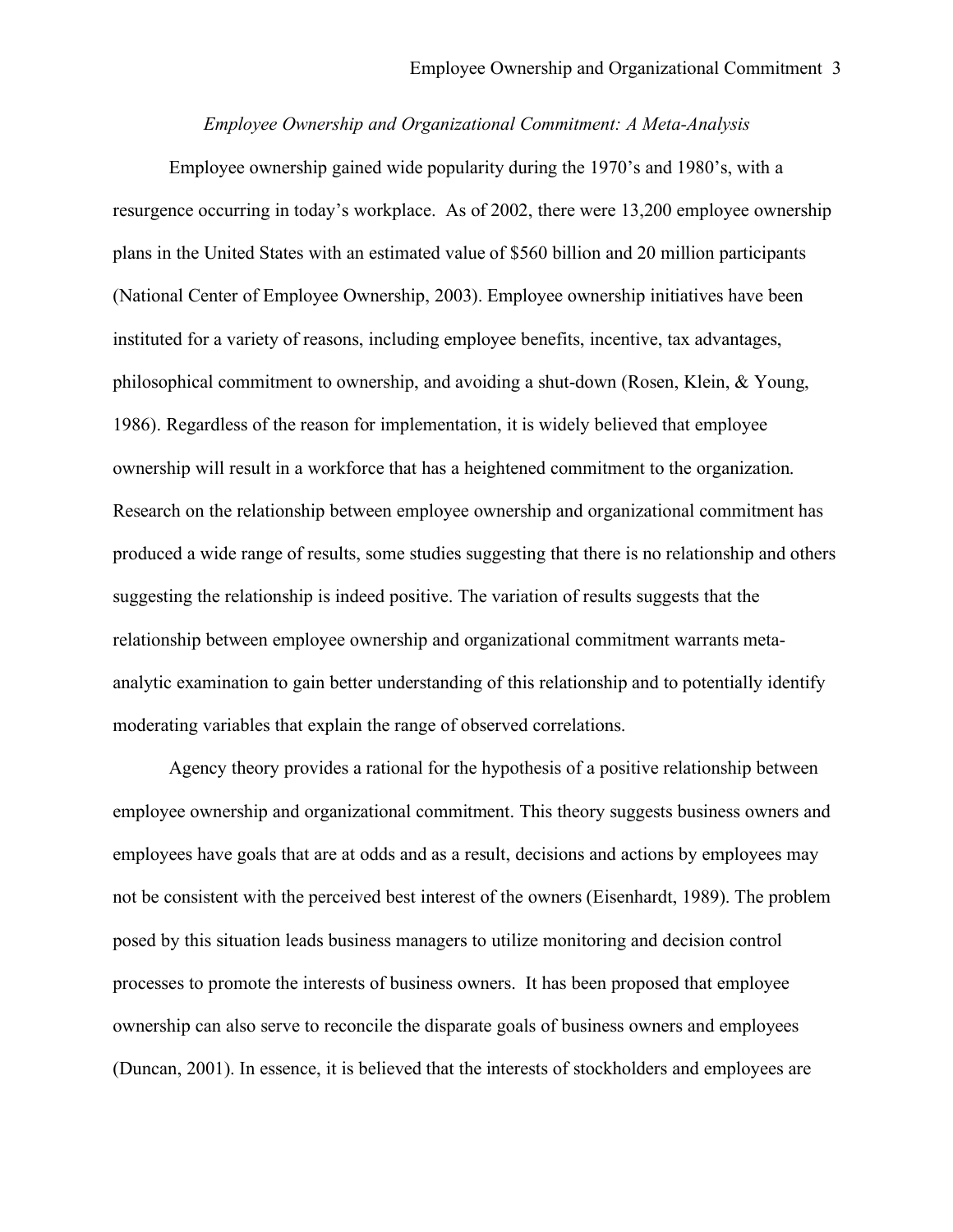aligned through employee ownership. (Mathieu & Zajec, 1990). It is perhaps for this reason that organizational commitment has been the most frequently investigated attitudinal consequence of employee ownership.

Although the hypothesis that employee ownership and organizational commitment are positively related seems widely accepted, research on this topic has yielded mixed results. Research artifacts, such as sampling error and criterion unreliability, provide one source of explanation for these inconsistent findings. These artifacts were controlled in the present metaanalytic investigation. Beyond these artifacts, variations in the research findings may be due to moderating variables. These moderating variables include aspects of the context within each study and the research methodology employed in each study.

Three contextual moderators were examined. The form of employee ownership examined in the study was the first contextual factor examined. The two most commonly researched forms of employee ownership are cooperatives and employee stock ownership plans (ESOPs). Cooperatives are formal ownership plans where each member owns only one voting share, but may own any number of non-voting shares (Rosen & Klein, 1989). An ESOP is defined as any tax-qualified, individual account, deferred compensation plan that invests a substantial portion of funds in employer stock (Klein, 1987; Livingston & Henry, 1980).The current meta-analysis investigated whether the relationship between employee ownership and organizational commitment differs for cooperatives and ESOPs.

Another contextual variable that was examined was the size of the organization. One potential explanation for the failure to observe a stronger relationship is what Kruse and Blasi (1997) refer to as the A1/N problem. The link between employee ownership and organizational commitment may be diminished by when an individual's stake is a very small fraction of the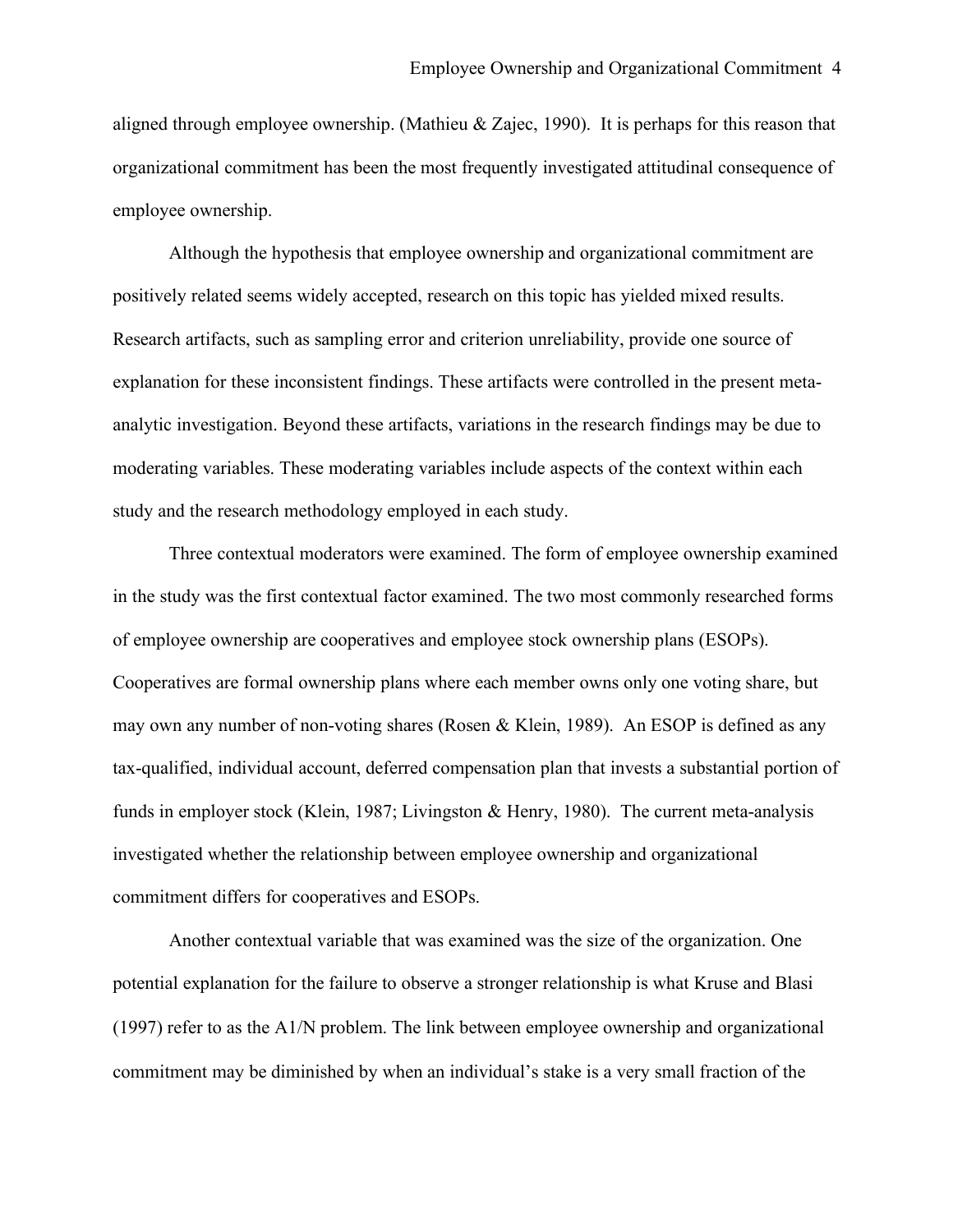organization's total equity. This is what Kruse and Blasi (1997) refer to as the A1/N problem. On the other hand, larger organizations may be perceived as offering a more stable, and profitable investment. This meta-analysis compared the relationship between employee ownership and organizational commitment in small, medium, and large organizations.

The final contextual factor investigated was unionization. Klein (1987) examined the relationship of unionization on employee ownership and organization. She found that unionization was positively related to organizational commitment and satisfaction with the employee stock ownership plan. However, she also found that unionization was negatively related to ownership being a central part of the organization's culture. From the perspective of agency theory, unionization can accentuate the conflicting goals of owners and employees. Thus, we expected that the relationship between employee ownership and organizational commitment would be smaller in unionized organizations.

Aspects of research methodology were also examined as moderating variable. First, the measurement of employee ownership as a dichotomous or a continuous variable was examined. Studies dichotomizing employee ownership compared the level of commitment in employees that owned stock in the company to employees that did not own stock (e.g., Hammer, Stern, & Gurdon, 1982; Long, 1978). Other studies quantified the amount or value of the stock owned by the employee (e.g., Culpepper, Gamble, & Blubaugh, 2004; French & Rosenstein, 1984). Dichotomizing employee ownership is likely to result in range restriction and consequently attenuate its correlation with organizational commitment. However, there may be a 'mere ownership' effect of becoming more committed to the organization because the employees identify themselves as owners of the company (Heider, 1958), regardless of the number of shares they possess or their value.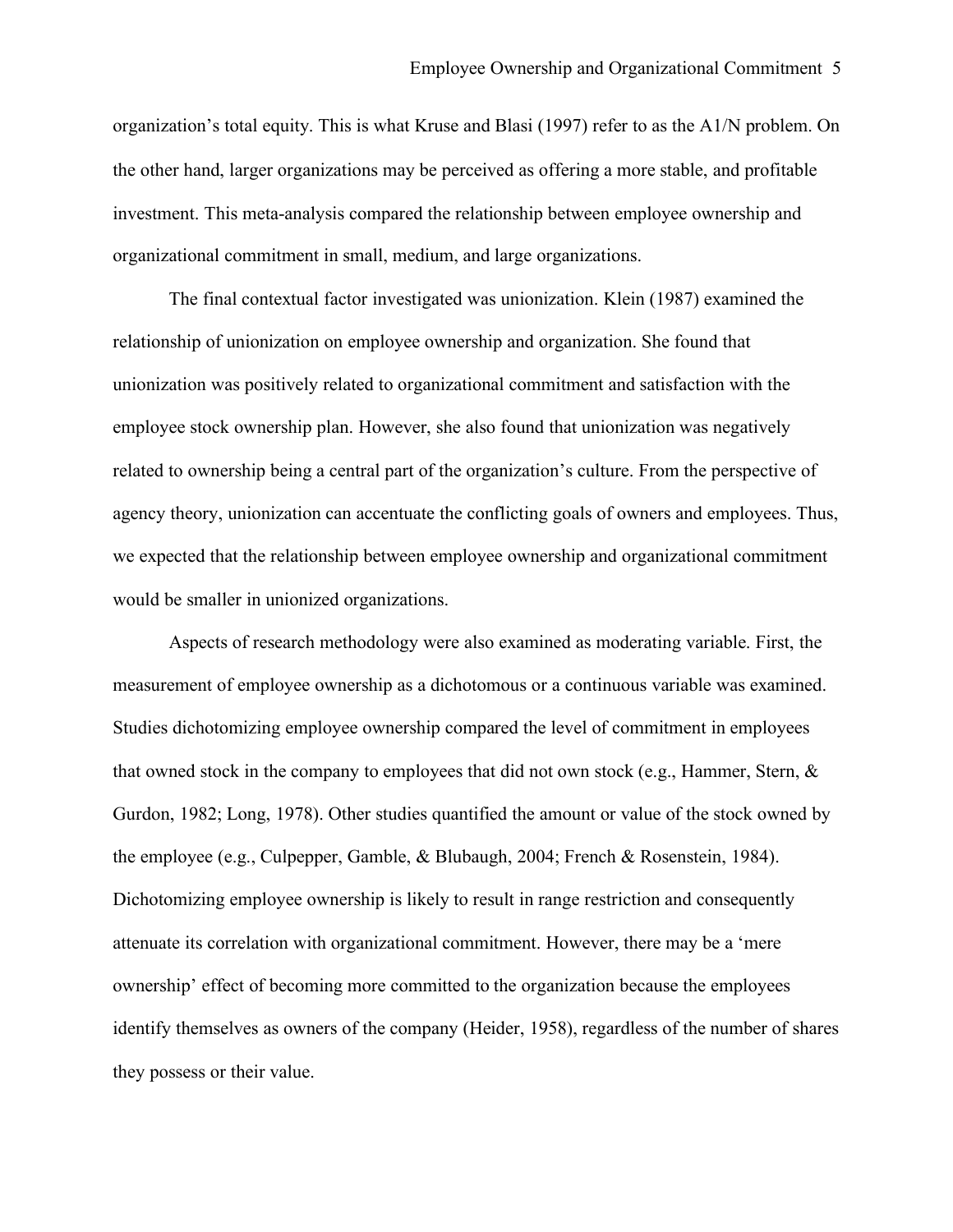Another research method factor that was examined as a moderator was whether the research was conducted in a single organization or across multiple organizations. Research utilizing using multiple organizations may fail to control for extraneous variables, which can have an impact on the overall correlation coefficient. These extraneous variables include such phenomena as organizational culture, managerial philosophy, and the reasons for creating of the formal ownership plan. Thus, this meta-analysis also investigated whether the relationship between employee ownership differs between studies focusing on one organization and those involving multiple organizations.

#### Method

#### *Literature Search*

Our search for studies on the relationship between employee ownership and commitment began with a search of the electronic databases in which studies are typically published. By entering the keywords *ownership* and *commitment* in the PsycINFO database (1887-2004), a total of 69 studies were identified. In addition to the electronic search, a review article written by Kruse and Blasi (1997) identified 13 studies that included data on the relationship between ownership and commitment, 8 studies of which beyond the 69 studies identified by PsycINFO. Manually searching the reference lists from a number of these primary studies lead us to identify an additional 11 studies for further consideration. Finally, we made contact with two authors with prior research efforts in this area in hopes of identifying unpublished studies to make an attempt to address the file drawer problem. Although no additional studies were identified in this step of the process, both authors provided useful information.

This initial search process yielded 93 studies, plus one unpublished thesis (Bailey, 2005) and two unpublished dissertations (Adalikwu, 1994; Peterson, 1988) which produced a total of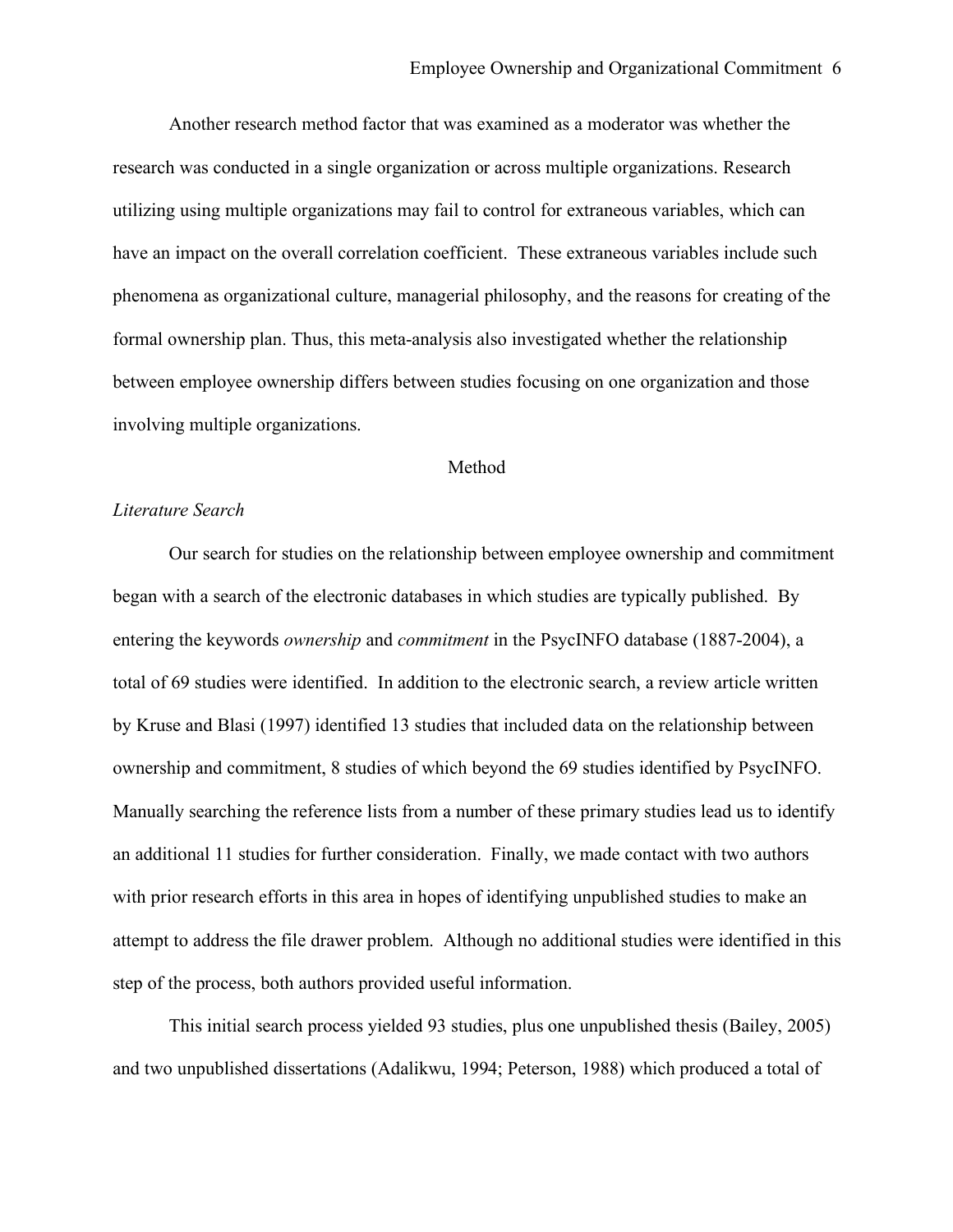96 papers for our consideration. In examining these papers, the primary criteria for inclusion were that the study had some measure of commitment and examined the relationship between commitment and formal employee ownership. Although our search results identified 90 studies, not all of these measured both commitment and formal employee ownership, and therefore they were eliminated in the first examination. Studies were selected if commitment was measured by various measures of commitment, including: the Organizational Commitment Questionnaire ( Mowday, Steers, & Porter, 1979); the Affective Commitment sub-scale by Meyer and Allen (1986), and a standard commitment scale, by Cook and Wall (1980), and the Porter Organizational Commitment Questionnaire (Porter, Steers, Mowday, & Boulian, 1974). In addition to the formal measures, several single-item measures on other scales that were designed to address issues of commitment in organizations were also included. This included items such as "identification with organizational goals" which was utilized in two of the earliest studies found. These measures were translated by Kruse and Blasi (1997) as indicators of commitment, and therefore were included in this meta-analysis.

Formal employee ownership was operationalized using the national Center for Employee Ownership (NCEO) definition: "a plan in which most of a company's employees own at least some stock in their company, even if they cannot vote it, and even if they cannot sell it till they leave the company or retire" (Rosen et al., 1986, p. 14). This is a very broad definition, yet the phenomenon of formal employee ownership is greatly varied across many organizations. As a result the studies included in this meta-analysis were defined as either cooperative worker/owner employment arrangements or formal programs for stock ownership, such as an ESOP program. In some studies ownership was a dichotomous variable, comparing employee owners to employee non-owners. In other studies ownership was a continuous variable, such as the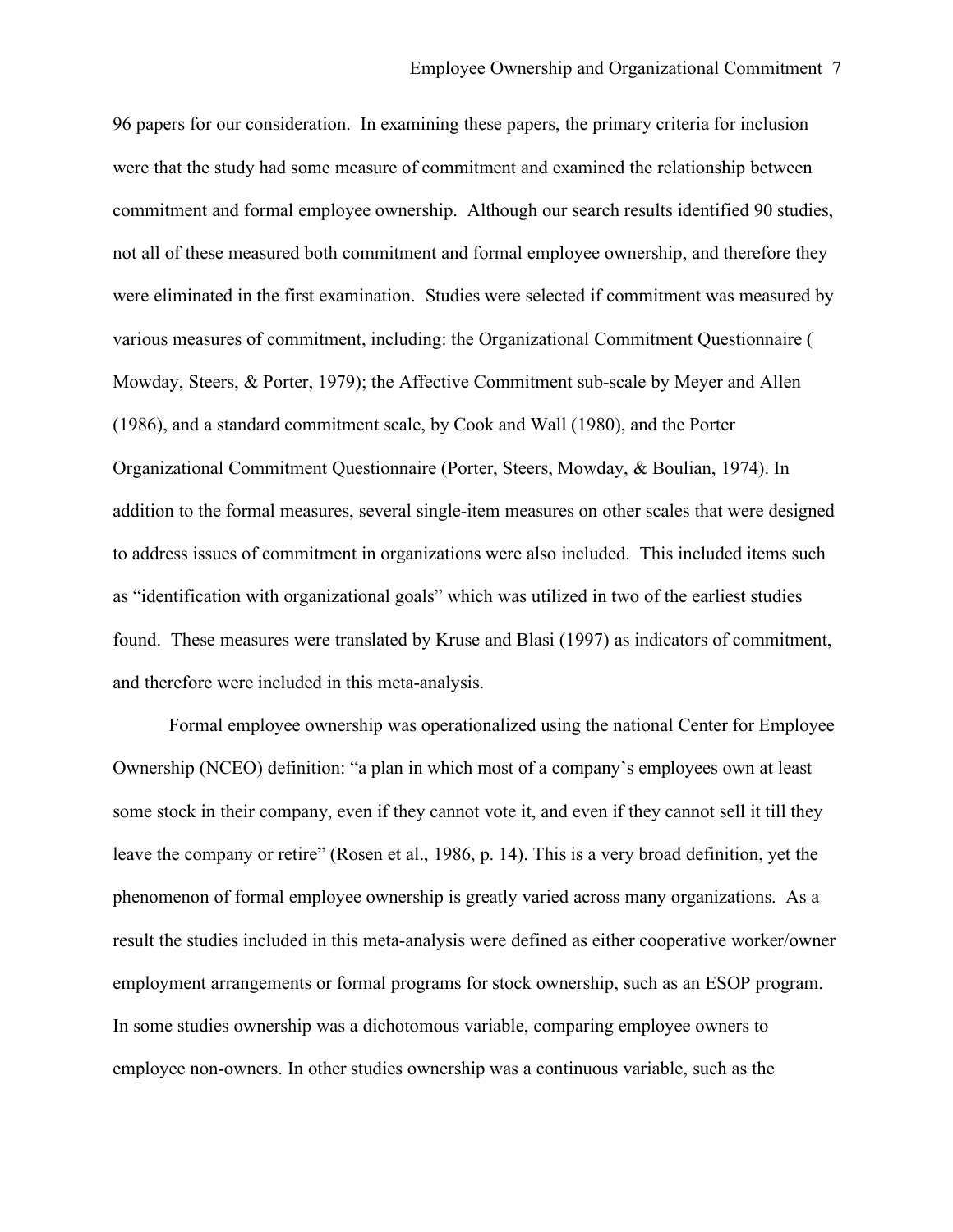financial value of employee ownership account or the amount that an organization contributed to the employee stock ownership account.

 Another criterion that played a significant role in determining inclusion in this metaanalysis was the type of statistical information provided in each study. Statistics reporting comparisons between formal employee ownership and commitment were chosen, including Pearson's *r* correlation coefficient and t-tests of significant mean difference. Two studies could not be utilized because they only reported multivariate statistics that partialled variance out the relationship between employee ownership and organizational commitment (Keef, 1998; Pendleton, Wilson & Wright, 1998).

A few articles and studies were useful to understanding the literature and the concepts of commitment and formal employee ownership; however they did not prove to be very useful in providing empirical data to include in the meta-analysis. Several articles provided insight about either one of the variables but not both; however, these articles failed to show any relationship between the two variables in question and therefore they were excluded.

Finally, some authors wrote several articles utilizing the same data. This included Buchko's 1992 and 1993 studies, which utilized the same data from media and communications organizations. Klein and Hall (1988), Rosen, Klein, and Young (1985) and Klein's Dissertation (1985) all included data from the same research project examining ownership attitudes from 37 organizations in a variety of companies. Long (1978a, 1978b, 1980, 1982) also wrote several articles using the same data collected from a trucking company. We were careful to utilize data from a sample only once order to preserve the independence of the effect sizes.

As a result of these selection procedures, 14 primary studies were identified for inclusion in the meta-analysis, which represented  $N = 5,651$ . This included 11 published studies, one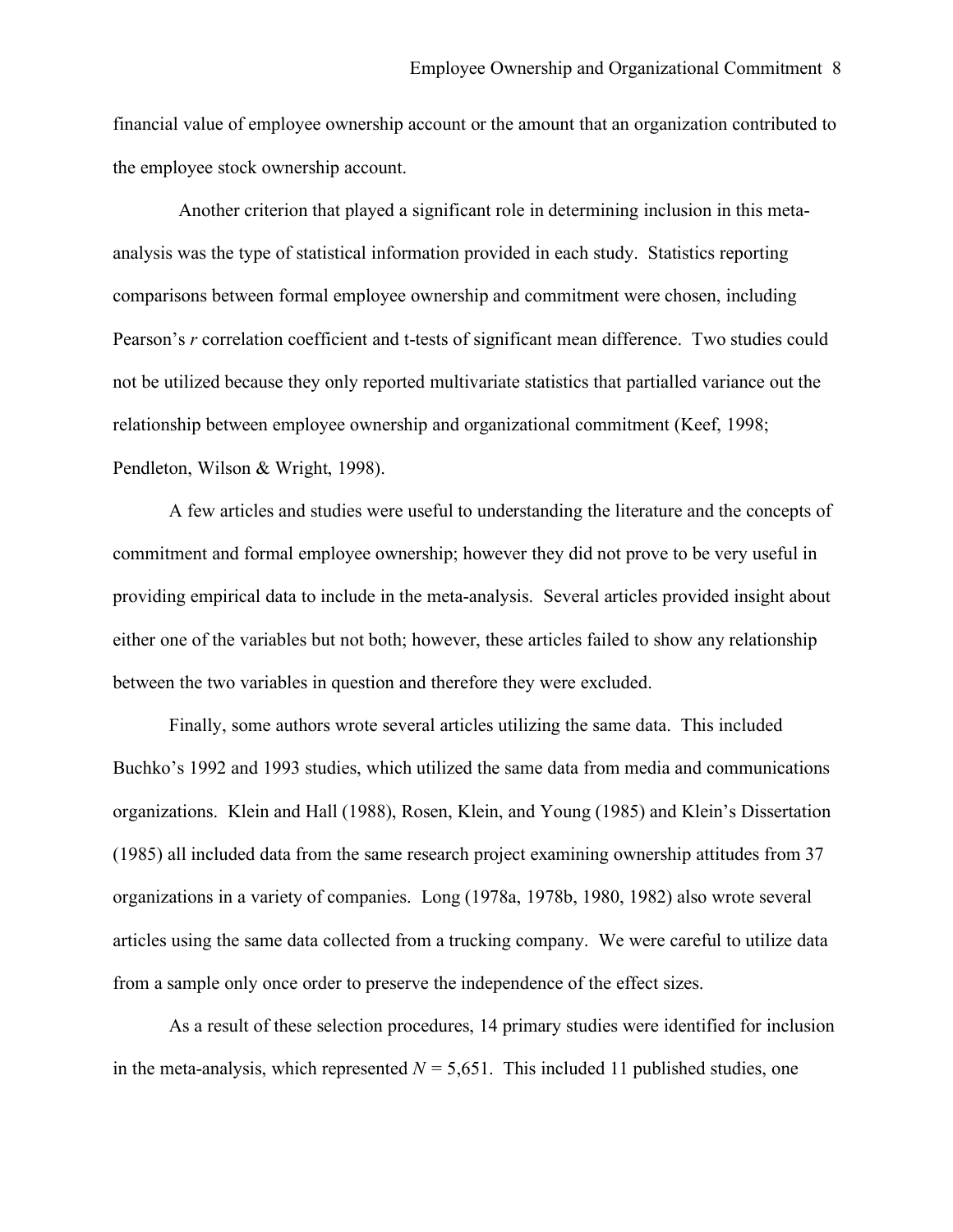unpublished conference paper, one doctoral dissertation, and one master's thesis. These studies are listed in Table 1. The studies were coded for type of formal employee ownership, size of the organization, unionization, measuring ownership dichotomously or continuously, and number of organizations included in the study. We also coded for industry in which the study was conducted and type of commitment measurement utilized. However, industry and commitment measure were not examined as moderating variables.

Type of ownership was coded as either "cooperative" ownership or ESOP based on the information provided in each study. Organizations were group into three categories of size. Small organizations had less than 200 employees. Medium organizations had more than 200 employees but less than 500. Large organizations had more than 500 employees. Raw data was available for Bailey (2005) and this study included data from small, medium, and large organizations. Therefore, separate correlations were computed for each category of organization size. Four studies did not contain information about organizational size. Unionization of the organization was described in nine of the studies examined. Studies put in the unionized category indicated that a majority of the employees belonged to a union. Only studies that clearly indicated that employees were not unionized were put in the nonunion category. Studies that grouped employees into owners vs. non-owner categories were coded as dichotomous measures of employee ownership whereas studies that measured the number of shared owned or the value of the shares owned were coded as continuous measures. There was variation in whether a primary study obtained data from multiple organizations or within a single organization, so each study was coded for "single" or "multiple" organizations. Initial efforts to code for industries were discarded when it became clear that there was a great variety of industries represented, and no common classification method would suffice. Finally, a variety of measures of commitment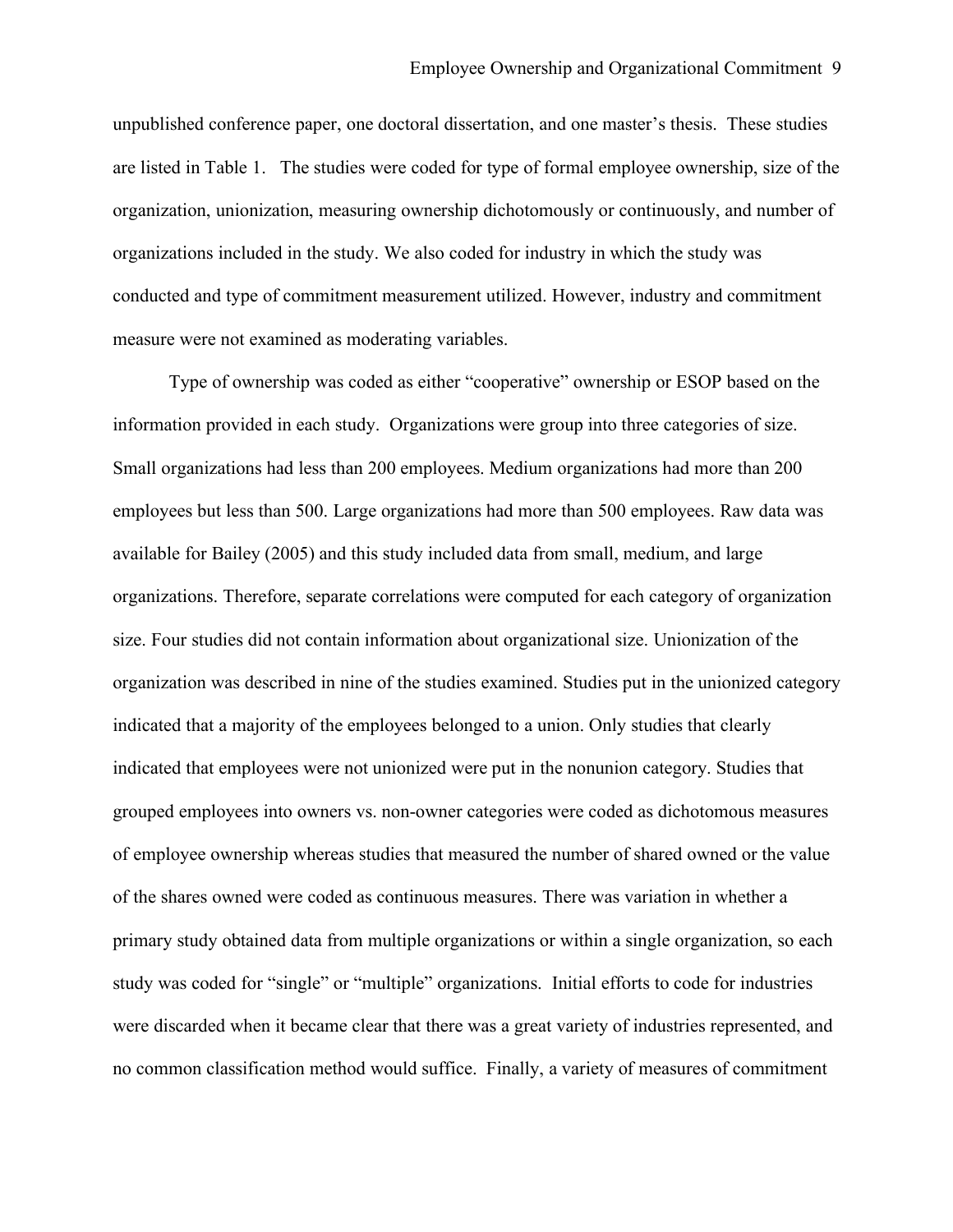were identified by the coding process, including the OCQ (Mowday, Steers, Porter, 1979); Meyer and Allen (1986); Cook and Wall (1980); and two single-item measures.

#### *Meta-Analysis Procedures*

In conducting the current meta-analysis, we followed the procedures outlined by Hunter and Schmidt (2004). We first calculated a sample-sized weighted mean correlation for the relationship between commitment and formal employee ownership. We then corrected correlations for measurement error in the criterion (i.e., organizational commitment). Estimates were not corrected for range restriction, as there is no assumption of selection bias among the respondents in these studies. Reliability data was present for most studies except for the singleitem measures. An artifact distribution was utilized to estimate reliability in these studies. In addition to reporting estimates of the mean correlations, variability in the correlations was also determined. Credibility intervals at 80% were computed around the estimated population correlations. These provide an estimate of the variability of individual correlations in the population where an 80% credibility interval excluding zero indicates that more than 90% of the individual correlations in the population will exclude zero and 10% will lie above the upward limit of the interval.

Moderator analysis was also conducted, following the 75% moderator rule as the recommend criterion for searching for moderators (Hunter & Schmidt, 2004). The rule states that when less than 75% of the variation in population correlations is accounted for by statistical artifacts, a search for moderators is warranted. The moderators that were considered most relevant to this research were the type of formal employee ownership (Cooperative vs. ESOP) and whether the studies used single or multiple organizations (Single vs. Multiple) in their studies.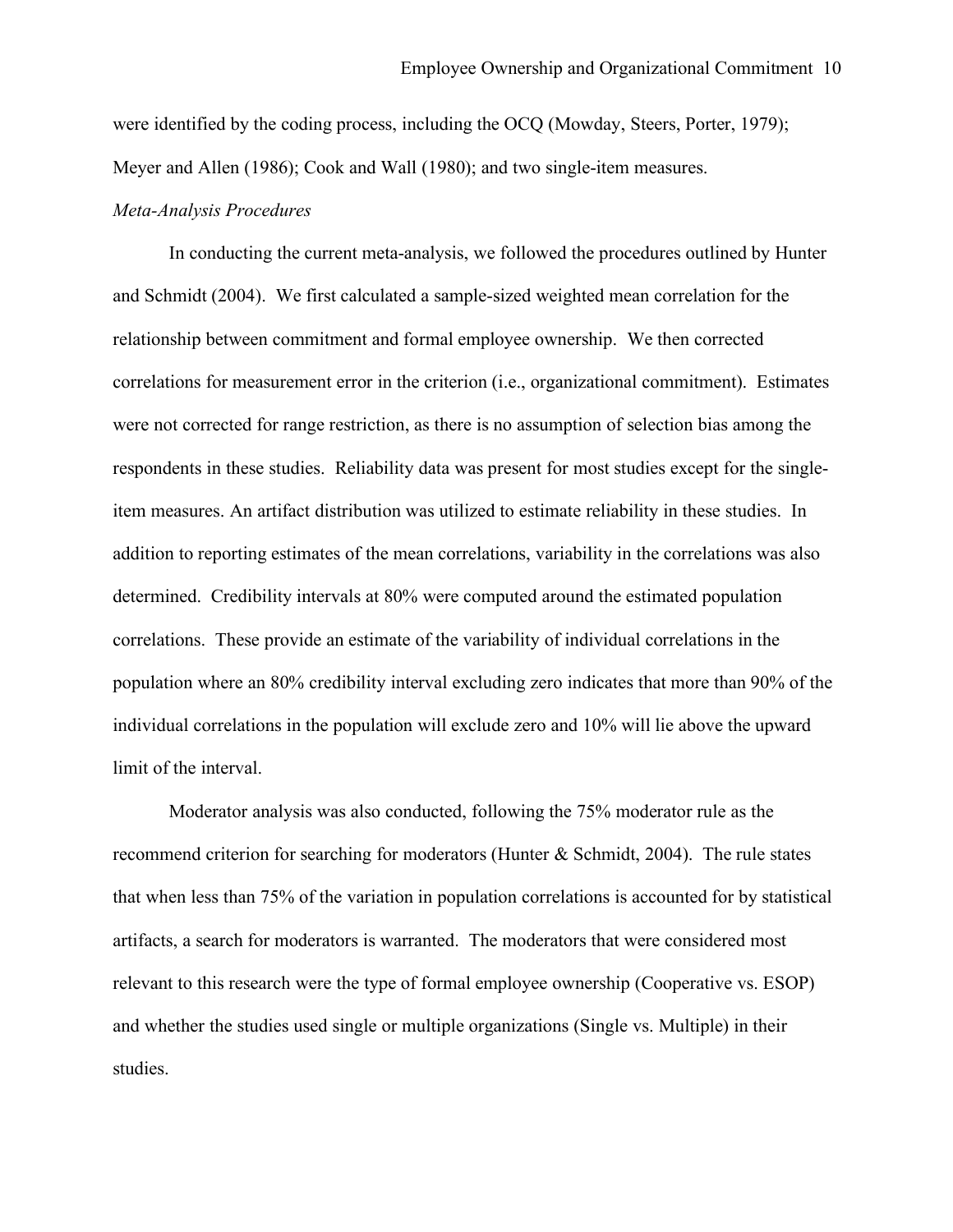### Results

The results of the meta-analysis are discussed in two sections. First, the overall effects of employee ownership on organizational commitment are reported. The second section reviews findings for the moderator analyses.

### *Overall Effects*

The data illustrate that the collective relationship between all employee ownership plans and organizational commitment is somewhat substantial. The mean observed and corrected correlation coefficients of all employee ownership plans on organizational commitment across all studies were .28 and .31, respectively (see Table 2). Furthermore, the credibility interval for the corrected coefficient did not include 0.00. This suggests that formal employee ownership plans significantly impact organizational commitment. Klein (1987) had a very large sample size, accounting for half of the observations in this initial analysis. Therefore, the meta-analysis was calculated excluding Klein (1987). In this analysis, the mean observed and corrected correlations drop substantially (.16 and .17, respectively.)

### *Moderator Analyses*

Moderator analyses were performed because more than 25% of the variance of observed score correlation coefficient of formal employee ownership on organizational commitment remained unaccounted for after observed correlation coefficients were corrected for statistical artifacts. There are three key signs that indicate the presence of a moderator variable when performing moderator analyses. First, the mean corrected correlation coefficients between the factors should be significantly different. Second, the percent of variance in the observed correlation coefficients attributable to artifacts should increase in comparison to the overall percent variance in the observed correlation coefficient of the overall meta-analysis, do to an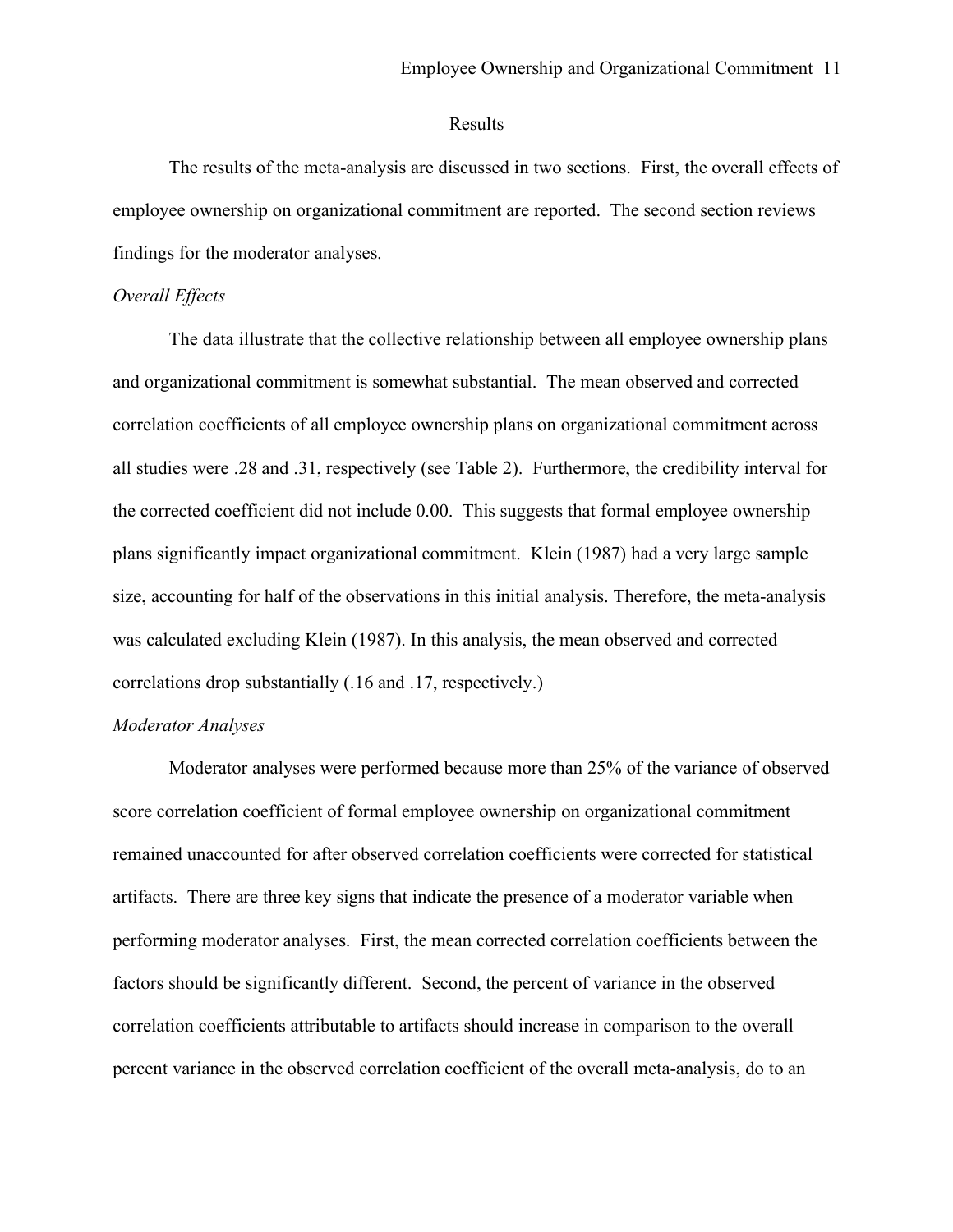increase in error variance. Finally, the credibility intervals for the corrected correlations in the moderator analysis should be narrower in comparison to the credibility interval for the overall corrected correlation prior to the moderator analysis.

*Contextual Moderators.* A moderator analysis performed on the overall correlation coefficient found that the type of employee ownership plan (employee stock ownership plan (ESOP) vs. cooperative organization) explained a portion of the remaining variance (See Table 2). More specifically, the correlation obtained for ESOPs on organizational commitment ( $\rho$  = .36,  $k = 11$ ) was higher than the correlation obtained for cooperative organizations ( $\rho = 0.12$ ,  $k = 1$ ) 3). The relationship between employee ownership and organizational commitment was greater for large- ( $\rho$  = . 25,  $k$  = 4) and medium-sized organizations ( $\rho$  = .24,  $k$  = 4) than small organizations ( $\rho = 0.15$ ,  $k = 5$ ). A smaller relationship between employee ownership and organizational commitment was observed in unionized organizations ( $\rho = 0.15$ ,  $k = 4$ ) than nonunionized organizations ( $\rho = .32, k = 3$ ).

*Research Methods Moderators.* Analyses were performed to test whether measuring employee ownership as a dichotomous or continuous variable moderated the relationship between employee ownership and organizational commitment. Employee ownership had a stronger relationship with organizational commitment when it was measured as a continuous variable ( $\rho = .38$ ,  $k = 7$ ) than as a dichotomous variable (( $\rho = .12$ ,  $k = 7$ ). Analyses also found that the number of organizations used in a study explained some of the unaccounted for variability of formal employee ownership plans on organizational commitment. The correlation was smaller for single organization studies ( $\rho = 0.23$ ,  $k = 8$ ) than in studies that used multiple organizations ( $\rho$  $= .33, k = 6$ ).

### Discussion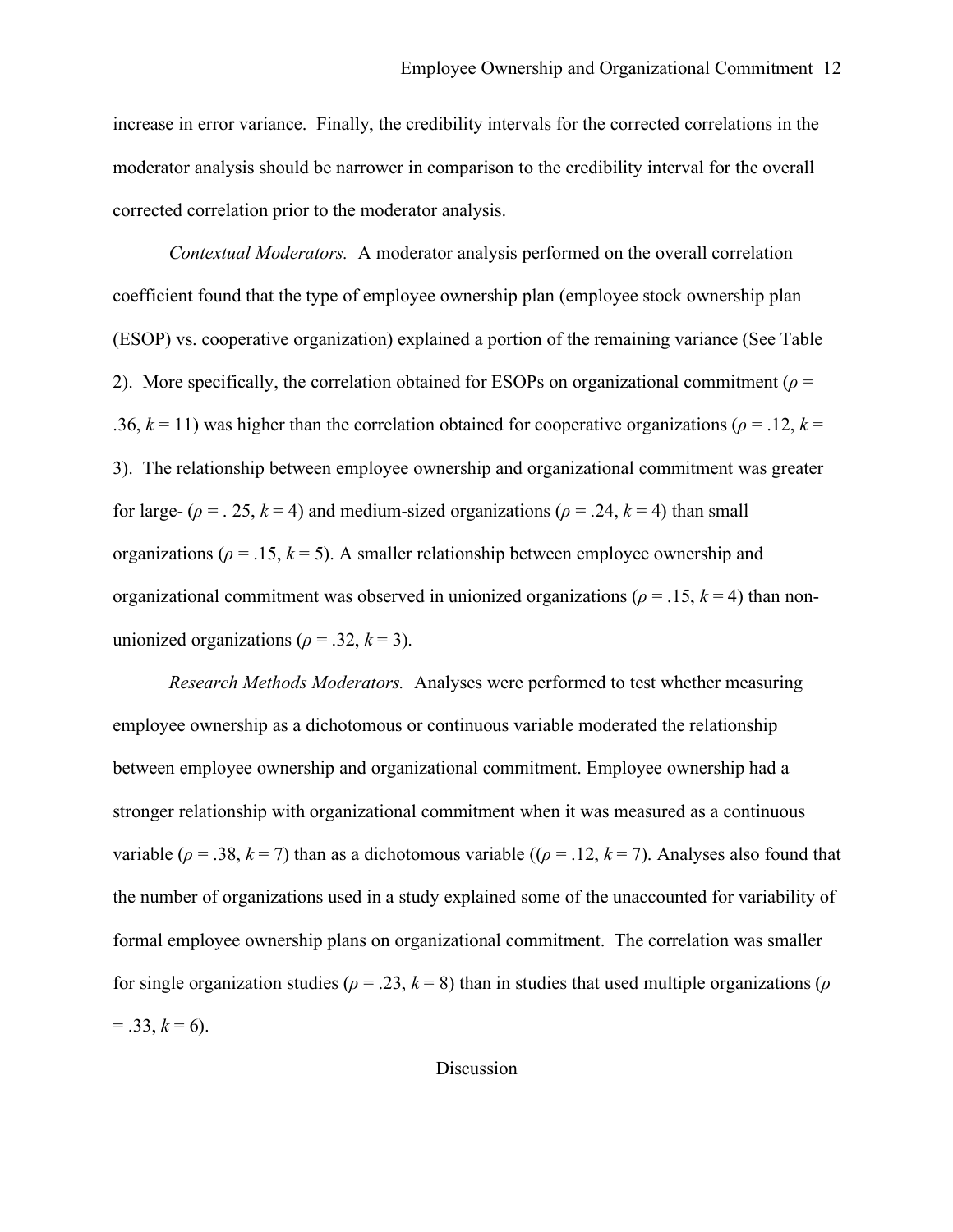As a whole, the fourteen studies included in this meta-analysis suggest that participation in formal employee ownership plans is positively related to one's commitment to his or her organization. Despite the indication that this relationship overall is not extremely strong, it still exists, and becomes even stronger when you take potential moderating variables into account.

Interestingly, the moderator analysis indicated that employees who were involved in ESOPs had higher levels of organizational commitment than those who were part of cooperatives. This finding may be due to the disproportionate number of studies representing each type of ownership plan. It is also possible that there are factors inherent to each of these types of ownership plans that account for the differences observed in this study. Employees may see more of a direct link of ownership in their organization when they can manipulate the amount of ownership they possess. The relationship between employee ownership and organizational commitment was also stronger is larger organizations and non-unionized organizations.

Moderation based on the number of organizations included within a study, with the correlation coefficient being stronger for single organization studies compared to multiorganization studies, suggests that the relationship between formal employee ownership plans and organizational commitment is much stronger when the data comes from one organization. Perhaps with the inclusion of more single-organization studies, the correlation coefficient would increase even more to suggest an even stronger relationship between ownership and commitment. As mentioned above, this moderation is likely due to the existence of a variety of extraneous that exist within each organization. These extraneous variables include such phenomena as organizational culture, managerial philosophy and strategies, the reason for the ownership plan's existence, and the type of industry the organization exists in.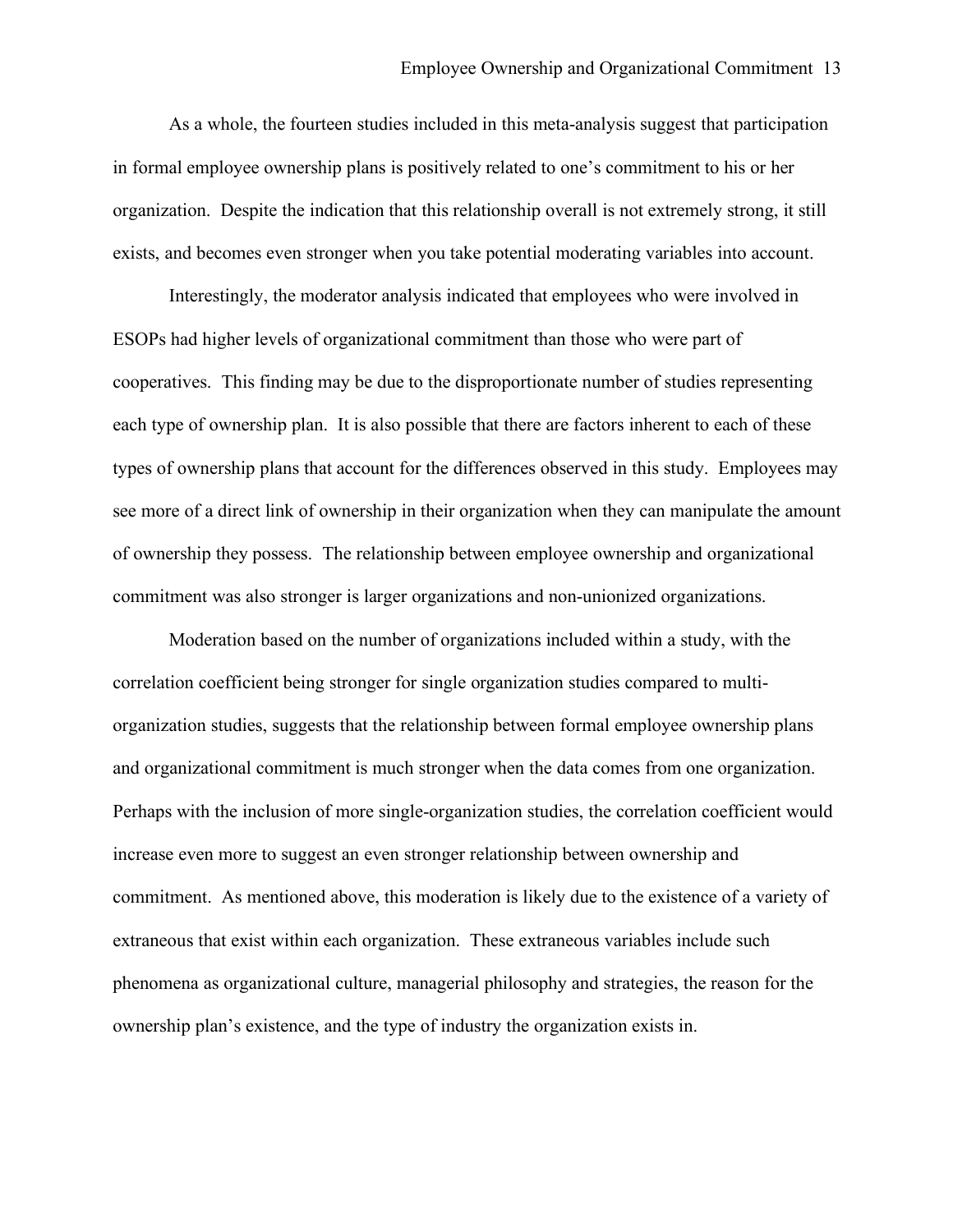This meta-analysis included only fourteen primary studies, allowing for the opportunity for further expansion and investigation with more primary studies comparing the relationship between formal employee ownership and organizational commitment, as well as other organizational outcome variables. By expanding the literature base, researchers can also begin to meta-analytically examine other potential moderators to the relationship between formal employee ownership and organizational commitment. Also, researchers could conduct hierarchical moderator analyses to better account for correlated moderator variables (Hunter  $\&$ Schmidt, 2004).

Many research findings indicate that share ownership does have beneficial effects on certain work-related attitudes; with employee participation in decision-making appearing to have even stronger effects (Buchko, 1993; Long, 1978). Klein (1987) proposes that employee ownership plans lead to increased organizational commitment if the employee finds the ownership experience to be financially rewarding. She found that the size of the company's contribution to the ESOP is significantly positively related to employee ESOP satisfaction and levels of organizational commitment, while significantly negatively related to turnover intention. Future research should investigate the differences in strength of the relationship between formal employee ownership and organizational commitment taking into account the potential moderator of participation in decision-making. This analysis should also seek to consider the relationship of organizational commitment with other forms of employee ownership plans. It is possible that different types of ownership plans differentially affect the experience of organizational commitment among employees.

Davidson and Worrell (1994) note that strongly significant short-run positive stock market reactions to the announcements of ESOP implementation, however there were no long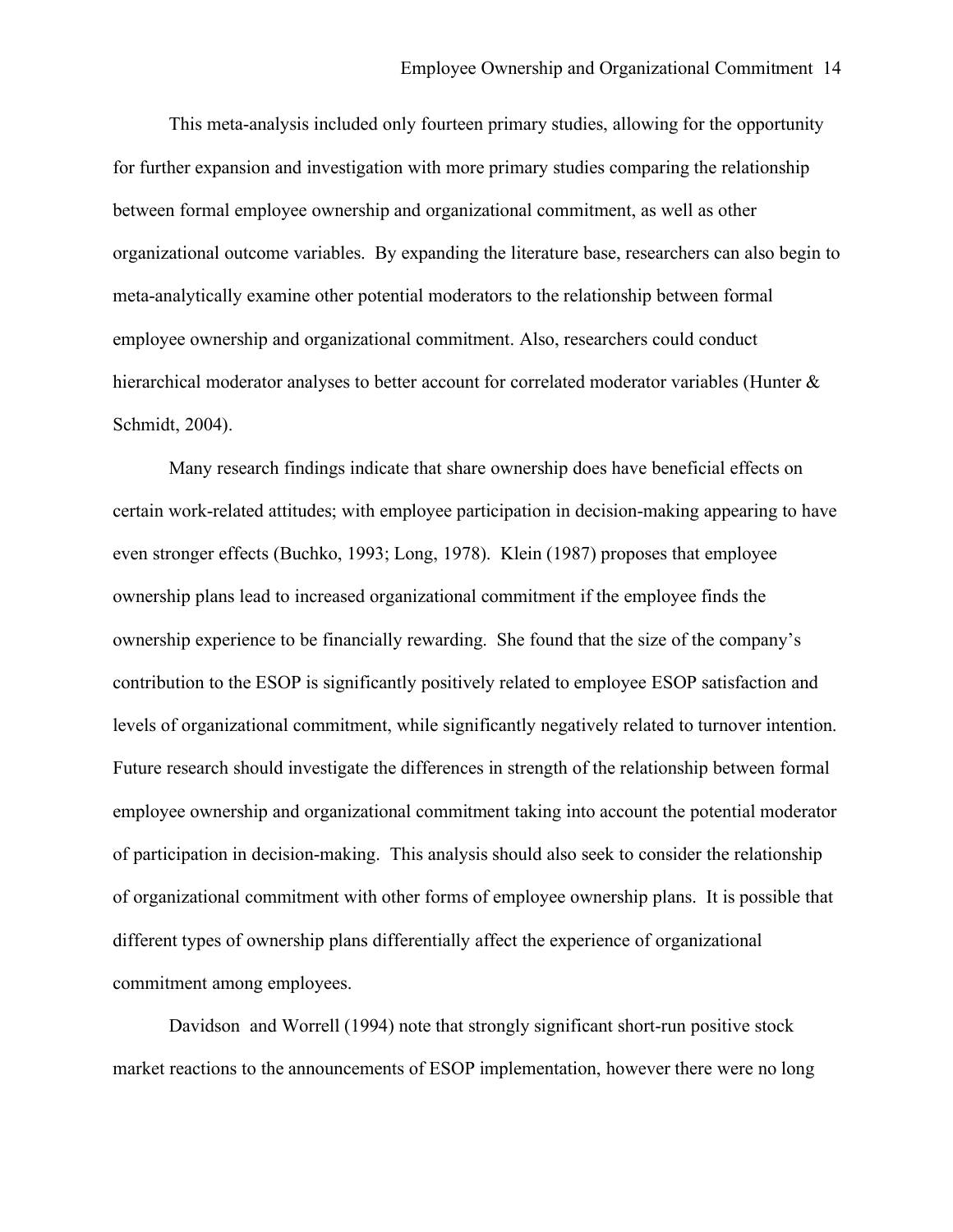run significant industry-adjusted improvements in the subsequent year's operating performance. The average financial performance declined two years after the implementation of the ESOP, with large increases in their asset turnover ratios in the first year following the ESOPs creation. These findings provide indication that the increases in work-place attitudes may also decline a few years after implementation. Longitudinal research examining these relationships over time is highly warranted.

The use of meta-analysis to understand the literature regarding organizational commitment and ownership has provided some additional insight about this relationship, which was difficult to ascertain by examining any of the primary studies alone. Although the body of research in this area does not seem to be highly controversial, the effect sizes determined for this relationship varied and have offered little encouragement to researchers and theorists who hypothesize a strong impact of ownership on commitment. In reviewing the literature, it appears that many have abandoned interest in these variables, given the age of the majority of the studies (many conducted between the late 1970's and the early 1990's) and the surprisingly few studies that have been conducted recently. The results of this meta-analysis should give some renewed hope that a meaningful relationship does exist between ownership and commitment, suggesting further opportunities to explore this phenomenon are worthwhile.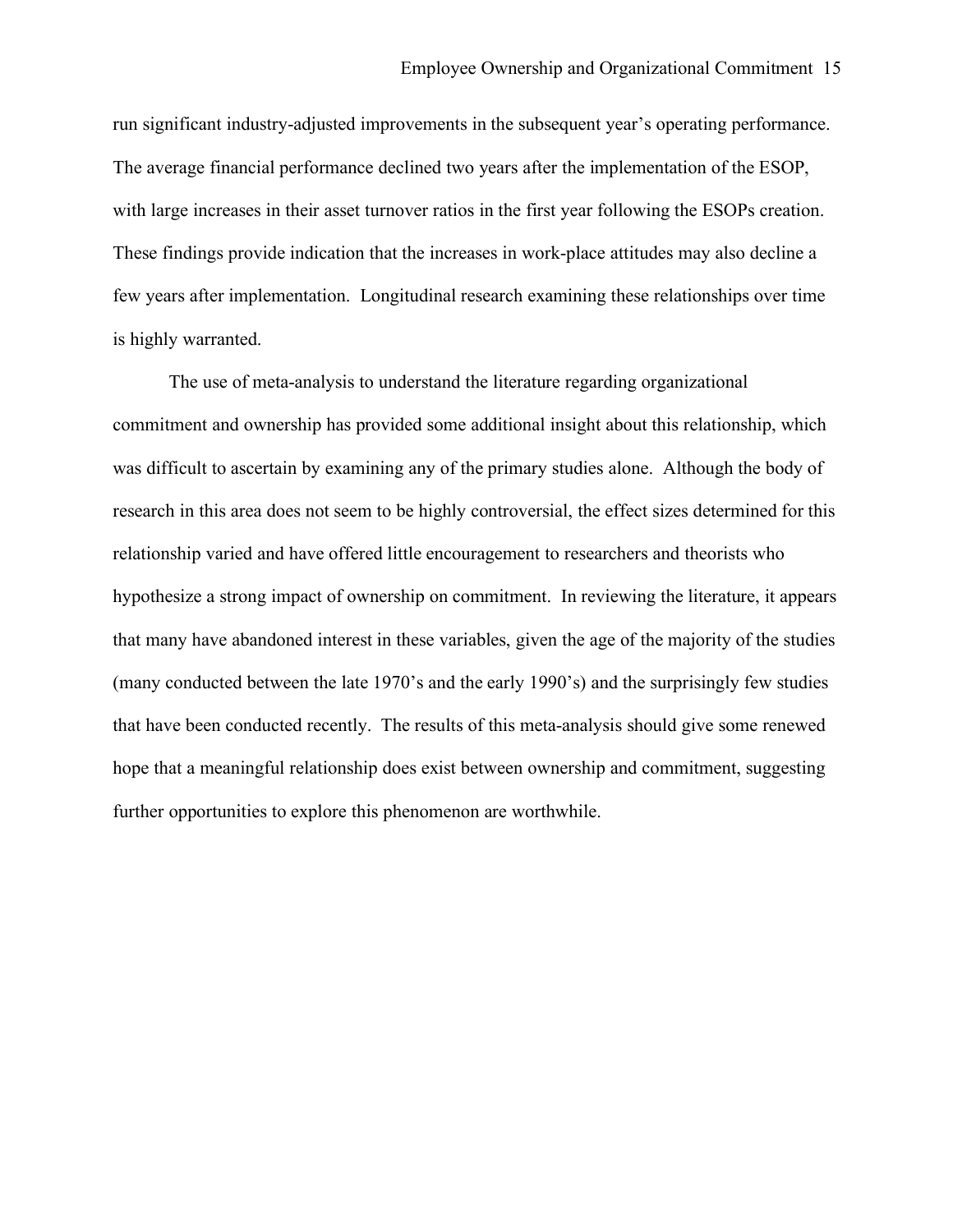### References

- Allen, N.J., & Meyer, J.P. (1991). The measurement and antecedents of affective, continuance, and normative commitment to the organization. *Journal of Occupational Psychology, 63,*  1-18.
- Allen, N. J. & Meyer, J. P. (1996). Affective, continuance, and normative commitment to the organization: An examination of construct validity. *Journal of Vocational Behavior, 49*, 252-276.
- \*Bailey, E. B. (2005). *Nomological Network of Psychological Ownership: Construct Validity of Ownership Beliefs, Behaviors, and Emotions*. Unpublished Thesis. Central Michigan University, Michigan.
- Blasi, J. R. (1988). *Employee ownership: Revolution or Ripoff?* Cambridge, MA: Ballinger Publishing Company.
- \*Buchko, A. A. (1992). Employee ownership, attitudes, and turnover: An empirical assessment. *Human Relations, 45(7)*, 711-733.
- Buchko, A. A. (1993). The effects of employee ownership on employee attitudes: An integrated causal model and path analysis. *Journal of Management Studies, 30*, 633-657.
- \*Culpepper, R. A., Gamble, J. E., & Blubaugh, M. G. (2004). Employee stock ownership plans and three-component commitment. *Journal of Occupational and Organizational Psychology, 77*, 155-170.
- Davidson III, W. N., & Worrell, D. L. (1994). ESOPs Fables: The influence of employee stock ownership plans and corporate stock prices and subsequent operating performance. *Human Resource Planning, 17*, 69-85.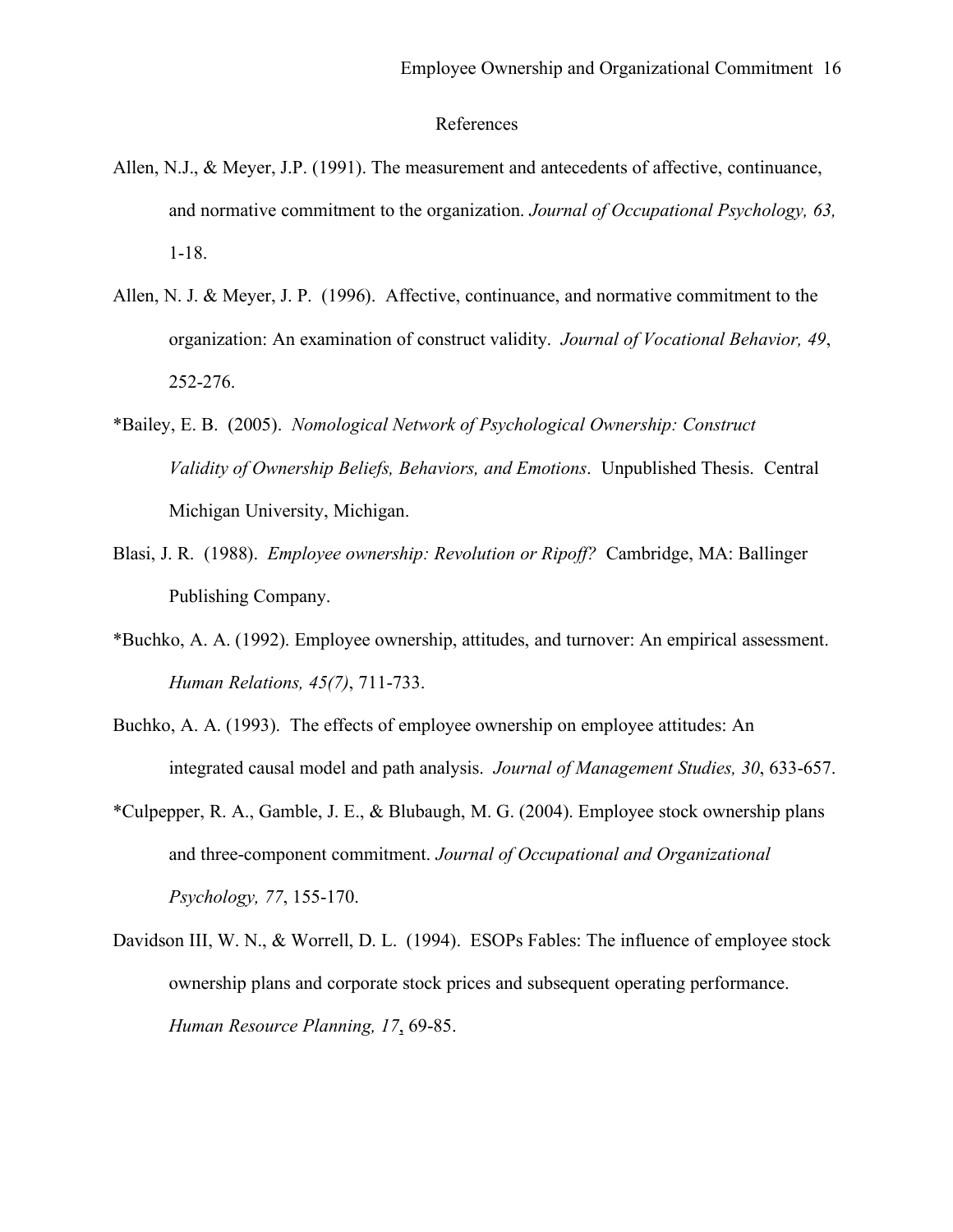- Duncan, W. J. (2001). Stock ownership and work motivation. *Organizational Dynamics, 30*, 1-11.
- French, J. L. (1987). Employee perspectives on stock ownership: Financial investment or mechanism of control? *Academy of Management Review, 12*, 427-435.
- \*French, J. L. & Rosenstein, J. (1984). Employee ownership, work attitudes, and power relationships. *Academy of Management Journal, 27,* 861-869.
- Gamble, J. E., Culpepper, R., & Blubaugh, M. G. (2001). ESOPs and employee attitudes: The importance of empowerment and financial value. *Personnel Review, 31*, 9-26.
- George, J. M., & Jones, G. R. (1997). Experiencing work: Values, attitudes, and moods. *Human Relations, 50*, 393-416.
- \*Hammer, T., Stern, R., & Gurdon, R. (1982). Worker ownership and attitudes toward participation. In F. Lindenfeld & J. Rothschild-Whitt (Eds.), *Workplace democracy and social change.* Porter Sargent Publishers: Boston.
- Heider, F. (1958). *The psychology of interpersonal relations.* New York: Erlbaum.
- Keef, S. P. (1994). Employee share ownership and job attitudes: The effects of share sale. *Asia Pacific Journal of Management, 11*, 91-102.
- \*Klein, K. J. (1987). Employee stock ownership and employee attitudes: A test of three models. *Journal of Applied Psychology, 72*, 319-332.
- Klein, K. J. & Hall, R. J. (1988). Correlates of employee satisfaction with stock ownership: Who likes an ESOP most? *Journal of Applied Psychology, 73*, 630-638.
- Kruse, D. L. (2002). Research Evidence on Prevalence and Effects of Employee Ownership. Testimony before the Subcommittee on Employer-Employee Relations Committee on Education and the Workforce U.S. House of Representatives.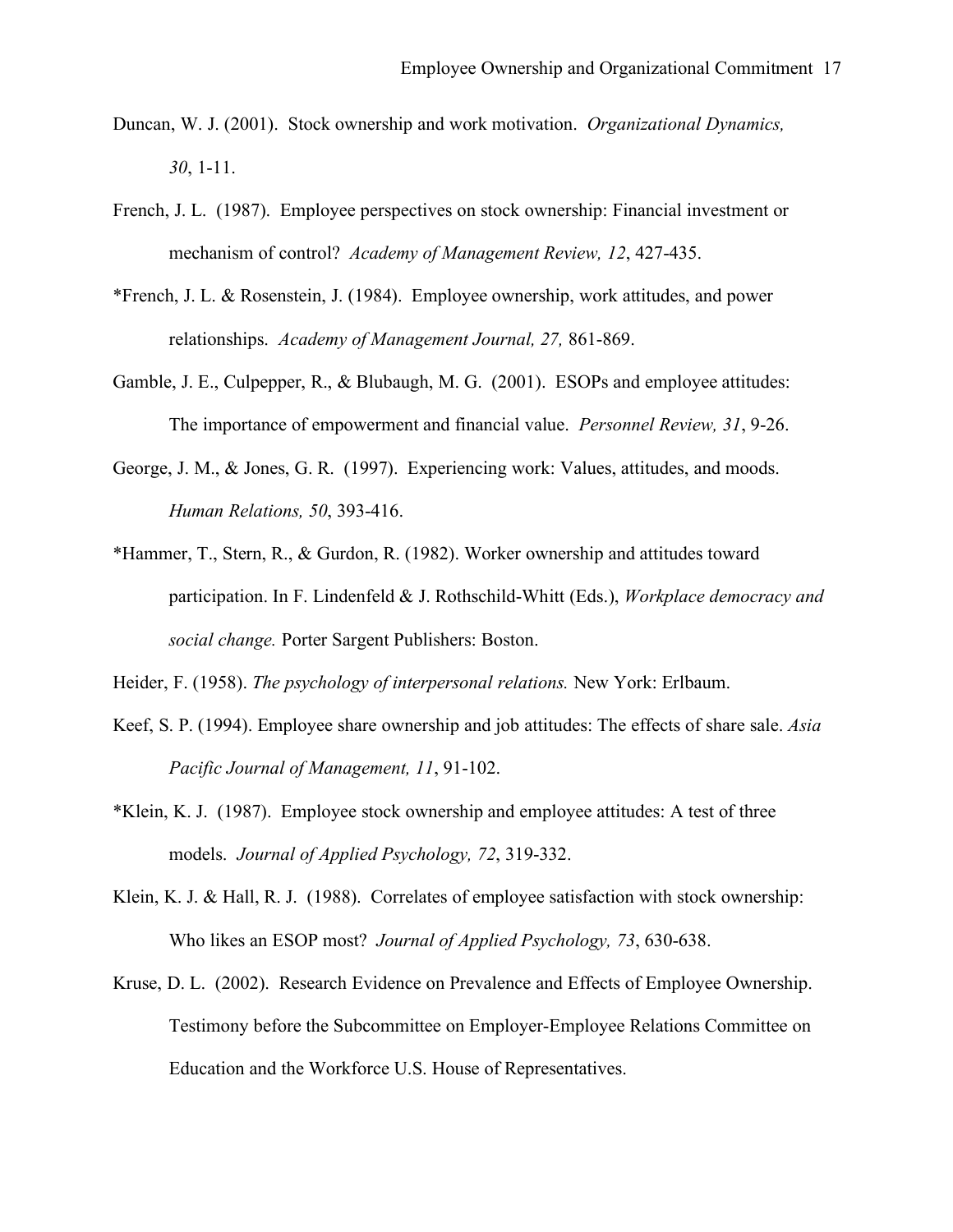- Kruse, D. L. & Blasi, J. R. (1997). Employee ownership, employee attitudes, and firm performance: A review of the evidence. In D. Lewin, D. J. B. Mitchell, & M. A. Zaidi (Eds.), *The human resource management handbook (Part I, pp. 113-152).* Greenwich, CT: JAI Press.
- Livingston, D. T., & Henry, J. B. (1980). The effect of employee ownership on corporate profits. *Journal of Risk and Insurance, 47*, 491-505.
- Long, R. J. (1978a). The relative effects of share ownership vs. control on job attitudes in an employee-owned company. *Human Relations, 31*, 753-763.
- \*Long, R. J. (1978b). The effects of employee ownership on organizational identification, employee job attitudes, and organizational performance: A tentative framework and empirical findings. *Human Relations, 31(1),* 29-48.
- \*Long, R. J. (1980). Job attitudes and organizational performance under employee ownership. *Academy of Management Journal, 23*, 726-737.
- Long, R.J. (1982). Worker ownership and job attitudes: A field study*. Industrial Relations, 21,* 196-215.
- Mathieu, J.E. & Zajac, D.M. (1990). A review and meta-analysis of the antecedents, correlates, and consequences of organizational commitment. *Psychological Bulletin, 108,* 171-194.
- Meyer, J. P. & Allen, N. J. (1997). *Commitment in the Workplace: Theory, Research, and Application.* Thousand Oaks, CA: Sage Publications.
- Meyer, J. P., Allen, N. J., & Smith, C. A. (1993). Commitment to organizations and occupations: Extension and test of a three-component conceptualization. *Journal of Applied Psychology, 78*, 538-551.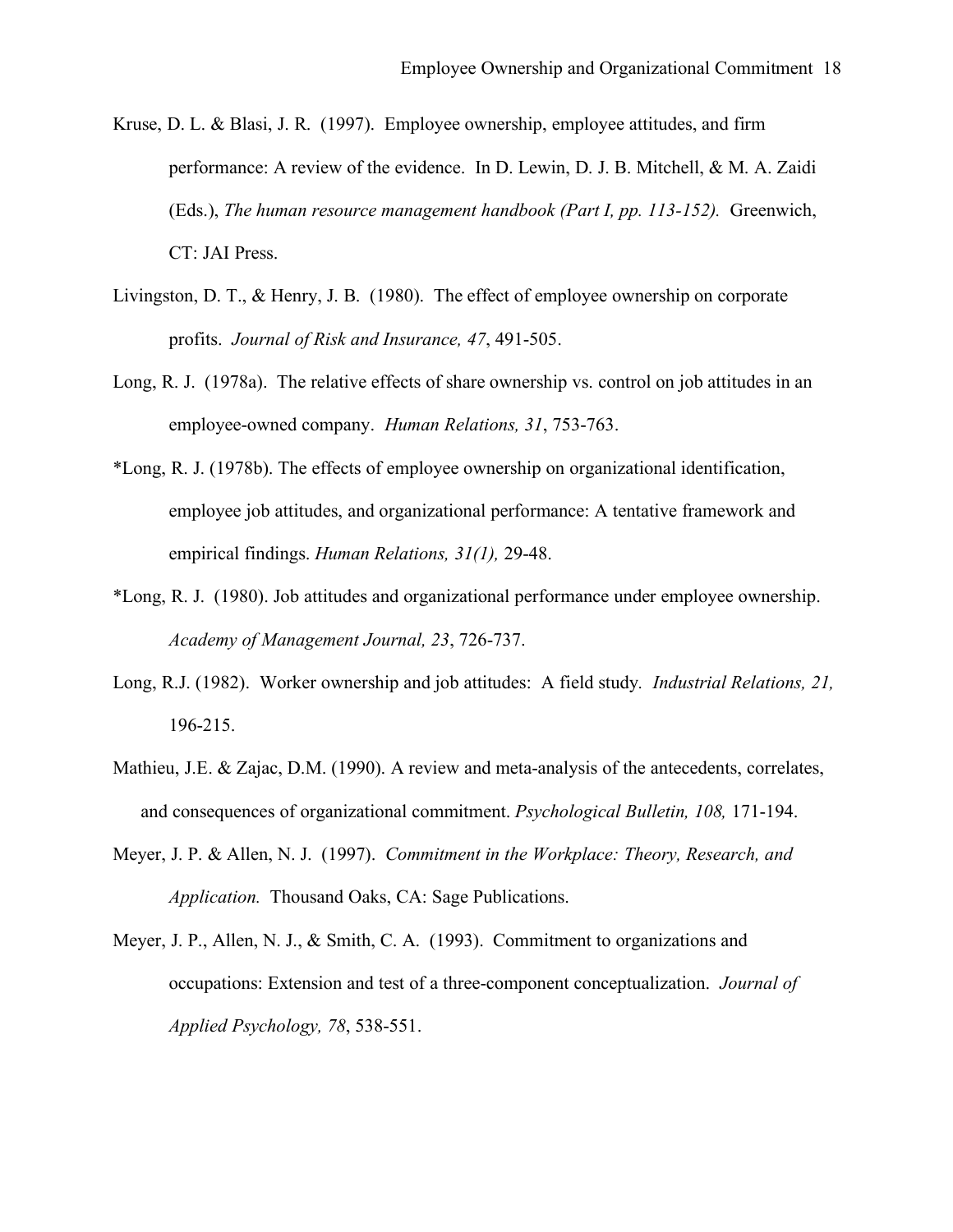- Moorhead, G. & Griffin, R. W. (2001). *Organizational Behavior: Managing People and Organizations.* Boston, MA: Houghton Mifflin Company.
- Mowday, R. T., Steers, R. M., & Porter, L. W. (1979). The measurement of organizational commitment. *Journal of Vocational Behavior, 14,* 224-247.
- Mowday, R.T., Porter, L.W., & Steers, R.M. (1982). *Employee-organizational linkages.* New York: Academic Press.
- Oliver, N. (1984). Work rewards, work values, and organizational commitment in an employee-owned firm: Evidence from the U.K. *Human Relations, 43*, 513-526.
- Pendleton, A., Wilson, N., & Wright, M. (1998). The perception and effects of share ownership: Empirical evidence from employee buy-outs. *British Journal of Industrial Relations, 36.* 99-123.
- \*Peterson, M. M. (1988). *Employee stock ownership plans and organizational commitments.*  Unpublished doctoral dissertation. Wayne State University, Michigan.
- Pierce, J. L. & Furo, C. A. (1990). Employee ownership: Implications for management. *Organizational Dynamics, 18*, 32-42.
- Pierce, J. L., Rubenfeld, S. A., & Morgan, S. (1991). Employee ownership: A conceptual model of process and effects. *Academy of Management Review, 16,* 121-144.
- Porter, L. W.,Steers, R. M., Mowday, R. T., Boulian, P. V. (1974). Organizational commitment, job satisfaction and turnover among psychiatric technicians. *Journal of Applied Psychology, 59,* 603-609.
- \*Rhodes, S.R., & Steers, R.M. (1981). Conventional vs. worker-owned organization. *Human Relations, 24,* 1013-1035.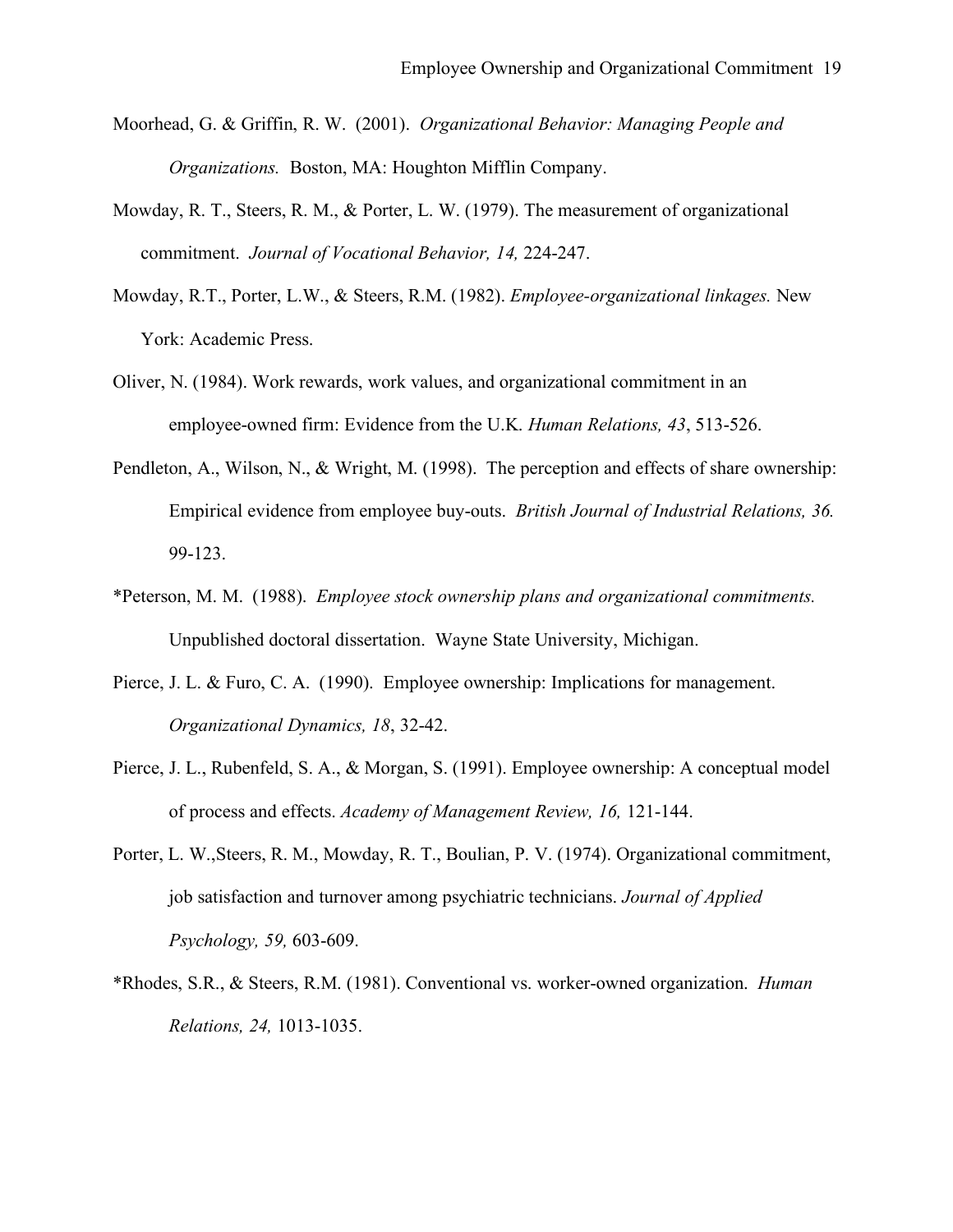- Roderick, S., & Rosen, C. (2000). *Employee Stock Ownership Plans: A practical guide to ESOPs and other broad ownership programs.* San Diego: Harcourt Professional Publishing.
- Rosen, C., & Klein, K. (1983). Job-creating performance of employee-owned firms. *Monthly Labor Review, 106*, 15-19.
- Rosen, C.M., Klein, K.J., & Young, K.M. (1986). *Employee Ownership in America: The equity solution*. Lexington, MA: Lexington Books.
- Rosen, C., & Klein, K. (1989). Job-creating performance of employee-owned firms. *Monthly Labor Review, 106*, 15-19.
- \*Russell, R., Hochner, A., & Perry, S. (1979). Participation, influence, and worker ownership. *Industrial Relations, 18,* 330-341.
- Sackett, P. R. & DeVore, C. A. (2001). Counterproductive behaviors at work. In N. Anderson, D. S. Ones, H. K. Sinagil, & C. Viswesvaran (Eds.), *Handbook of Industrial, Work and Organizational Psychology: Vol 1 Personnel Psychology*. London: Sage Publications.
- \*Tucker, J.; Nock, S. L.; & Toscano, D. J. (1989). Employee ownership and perceptions of work: The effect of an employee stock ownership plan. *Work and Occupations, 16*, 26- 42.
- \*Washington, S. K., & Welbourne, T. M. (2000). Who's buying the company stock? An investigation into identity and stock purchase plan participation in a newly public firm. Paper presented at the Interdisciplinary Committee on Organizational Studies, Ann Arbor, MI. (HTTP: //www.si.umich.edu/ICOS/esop.3.html.)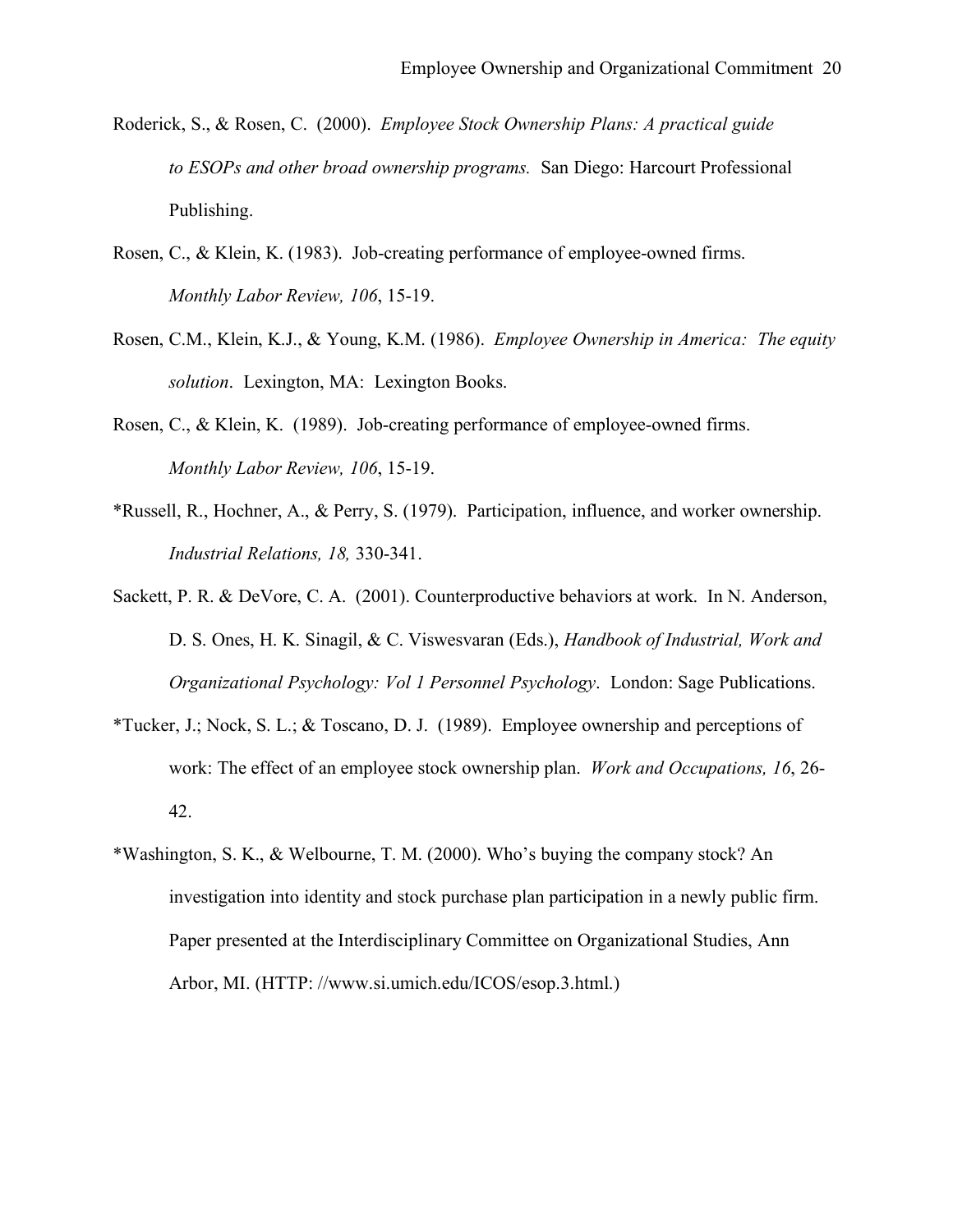- \*Wetzel, K. W., & Gallagher, D. G. (1990). A comparative analysis of organizational commitment among workers in the cooperative and private sectors. *Economic and Industrial Democracy, 11,* 93-109.
- *Note*. \* indicates that this study was included in the meta-analysis.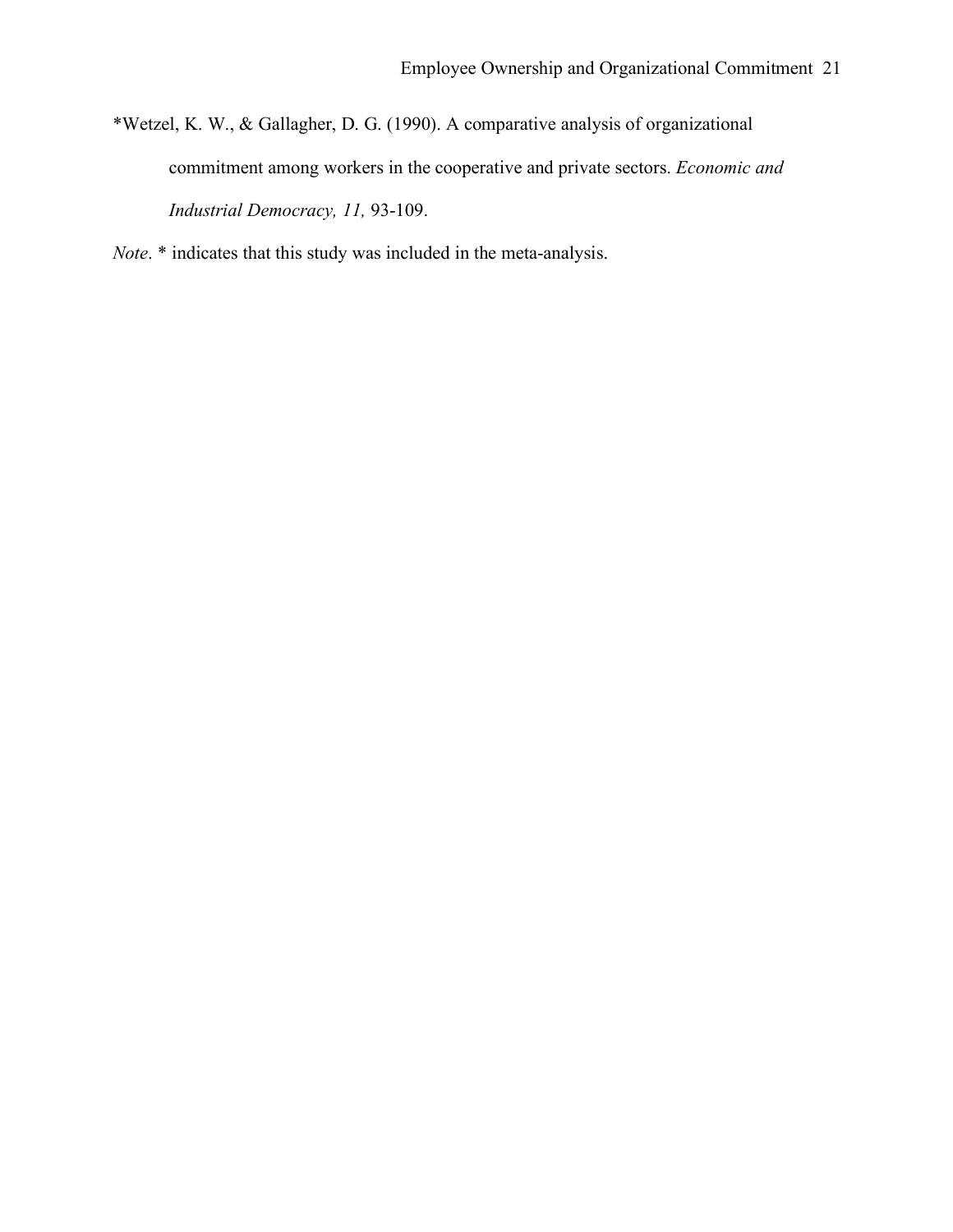# **Table 1**

| <b>Study</b>                              | ${\bf N}$ | r       | Number of<br><b>Organizations</b> | Size of<br>Organization(s) | <b>Industry</b>                | <b>Employee</b><br>Type of<br>Owners<br>Ownership<br><b>Unionized?</b> |             | Ownership<br><b>Measure</b> |
|-------------------------------------------|-----------|---------|-----------------------------------|----------------------------|--------------------------------|------------------------------------------------------------------------|-------------|-----------------------------|
| Bailey (2005)                             | 82        | .060    | Multiple                          | Multiple                   | Multiple                       | Not<br>Indicated                                                       | <b>ESOP</b> | Continuous                  |
| Buchko (1992)                             | 181       | .193    |                                   | Medium)                    | Media & Communication          | Yes                                                                    | <b>ESOP</b> | Continuous                  |
| Culpepper, Gamble, $&$<br>Blubaugh (2004) | 321       | .170    | 3                                 | Large                      | Airline                        | Yes                                                                    | <b>ESOP</b> | Continuous                  |
| French & Rosenstein<br>(1984)             | 470       | .394    |                                   | Large                      | Heating/<br>Plumbing           | N <sub>0</sub>                                                         | <b>ESOP</b> | Continuous                  |
| Hammer, Stern, & Gurdon<br>(1982)         | 162       | .250    |                                   | Medium                     | <b>Furniture Manufacturing</b> | Yes                                                                    | <b>ESOP</b> | Dichotomous                 |
| Long (1978)                               | 60        | .350    |                                   | Small                      | Trucking                       | Yes                                                                    | <b>ESOP</b> | Dichotomous                 |
| Long (1980)                               | 93        | $-.156$ |                                   | Small                      | Knitting Mill                  | N <sub>0</sub>                                                         | <b>ESOP</b> | Dichotomous                 |
| Peterson (1988)                           | 92        | $-.300$ |                                   | Large                      | Retail                         | Yes                                                                    | <b>ESOP</b> | Continuous                  |
| Rhodes & Steers (1981)                    | 144       | .247    | $\overline{2}$                    | Small                      | Plywood                        | N <sub>0</sub>                                                         | Cooperative | Dichotomous                 |
| Russell, Hochner, & Perry<br>(1979)       | 706       | .064    | Multiple                          | Multiple                   | <b>Refuse Collection</b>       | Yes                                                                    | Cooperative | Dichotomous                 |
| Tucker, Nock, & Toscano<br>(1989)         | 39        | $-.022$ |                                   | Small                      | Graphics Design                | <b>Not</b><br>Indicated                                                | <b>ESOP</b> | Dichotomous                 |
| Washington &<br>Wellbourne (2000)         | 81        | .200    |                                   | Medium                     | <b>High Technology</b>         | <b>Not</b><br>Indicated                                                | <b>ESOP</b> | Continuous                  |
| Wetzel & Gallagher<br>(1990)              | 416       | .132    | 38                                | Various                    | Retail                         | Not<br>Indicated                                                       | Cooperative | Dichotomous                 |

*Studies included in the Meta-Analyses*

*Table Note:*